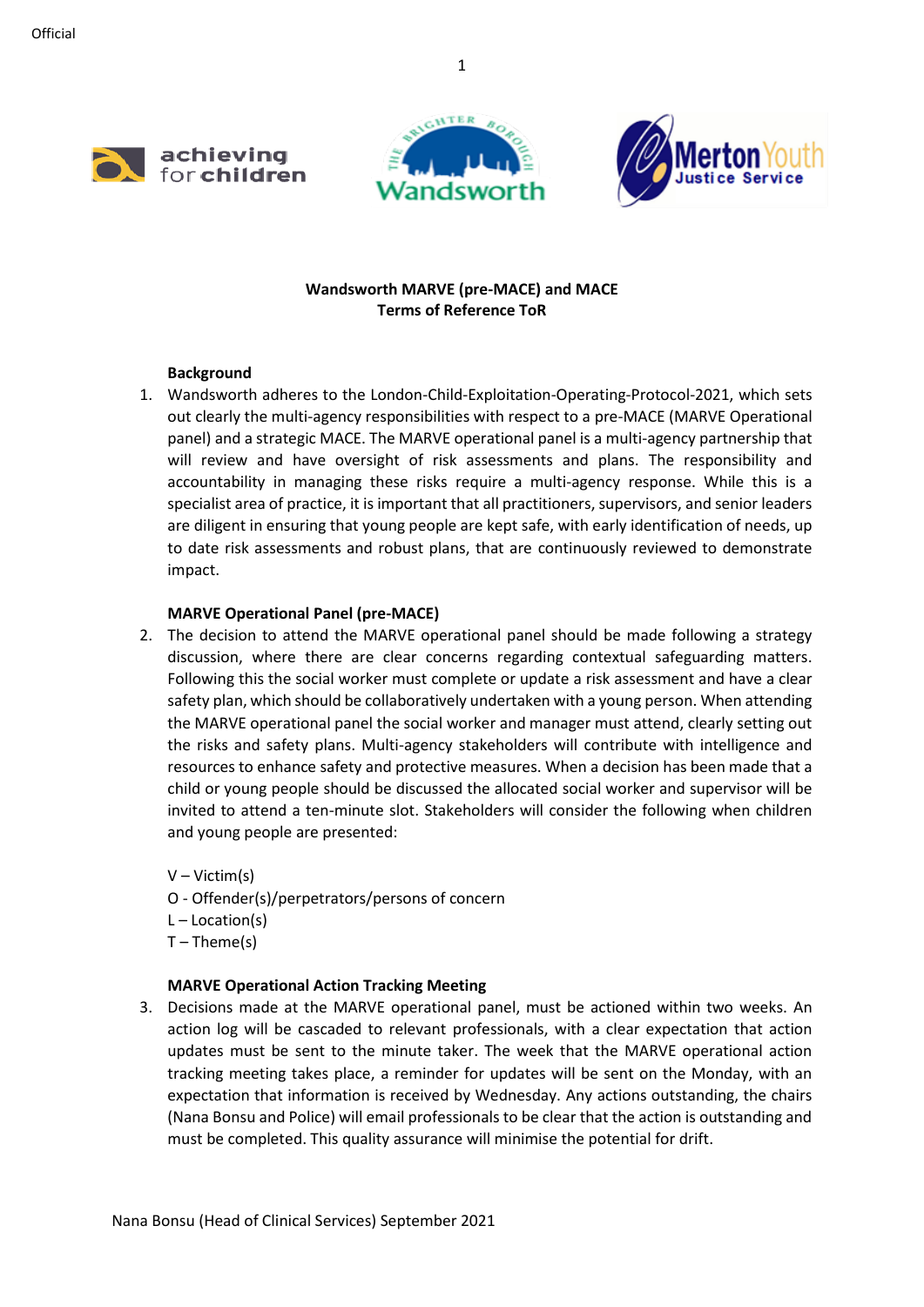4. Where plans are clearly having an impact, then there will be no need for social workers and managers to attend the MARVE operational panel. It is not resource minded for a presentation to take place when the desired impact is clearly being evidenced. Focus instead will be on children and young people where there are blockages to plans; no impact, risk increasing, intelligence regarding persons of interest, locations, and themes. Attendance will also be required if there is drift with regards to actions being completed.

### **Strategic MACE**

5. The strategic MACE panel is a multi-agency partnership that considers strategic matters that are fed through from the MARVE operational panel. The objective of this panel is a strategic oversight, accountability and ensuring the tracking of impact. Where there are blockages to plans, themes, locations, and persons of interest; these will be discussed here with a view to early identification, planning, and disruption.

#### **Strategy discussion**

6. Whenever there is reasonable cause to suspect that a child is suffering or is likely to suffer significant harm, there should be a strategy discussion involving Children's Social Care (CSC) (including the residential or fostering service if the child is looked-after), the police, health, and other bodies such as the referring agency. If feasible or within 24 hours a strategy discussion should also be held when a child is in police custody or about to be released from custody. The strategy discussion might take the form of a multi-agency meeting or phone calls and more than one discussion may be necessary. A strategy discussion can take place following a referral. Key stakeholders should be in attendance, including the police. It is within these forums a decision is made whether to pursue the matter as a joint or single agency. There must be a clear summary of risk and plan following this meeting and a decision made whether to refer to the MARVE operational panel. In making this decision, social workers and managers should refer to the threshold document contained within the 87a document, figure 1.

### **Risk Levels (RAG)**

| <b>Emerging Risk</b>    | Some evidence that the child or young person is at risk of exploitation and / or places<br>him/herself at risk. Some concerns that the child/ young person is at risk of being<br>targeted or groomed, but there are positive protective factors in the child's life. The child<br>/ young person may require a referral to targeted early intervention services for<br>education / intervention. |
|-------------------------|---------------------------------------------------------------------------------------------------------------------------------------------------------------------------------------------------------------------------------------------------------------------------------------------------------------------------------------------------------------------------------------------------|
| <b>Moderate Risk</b>    | Child is vulnerable to being exploited / but there are not immediate/ urgent safeguarding<br>concerns. There is evidence the child / young person may experience protective factors,<br>but circumstances and / or behaviours place him/her at risk of exploitation.                                                                                                                              |
| <b>Significant Risk</b> | Evidence / disclosure suggests that the child is at immediate and / or continuing risk of<br>criminal exploitation. The child / young person is engaged in high-risk situations /<br>relationships / risk taking behaviour. Evidence / assessments suggests that the child is<br>experiencing exploitation (they may not recognise this).                                                         |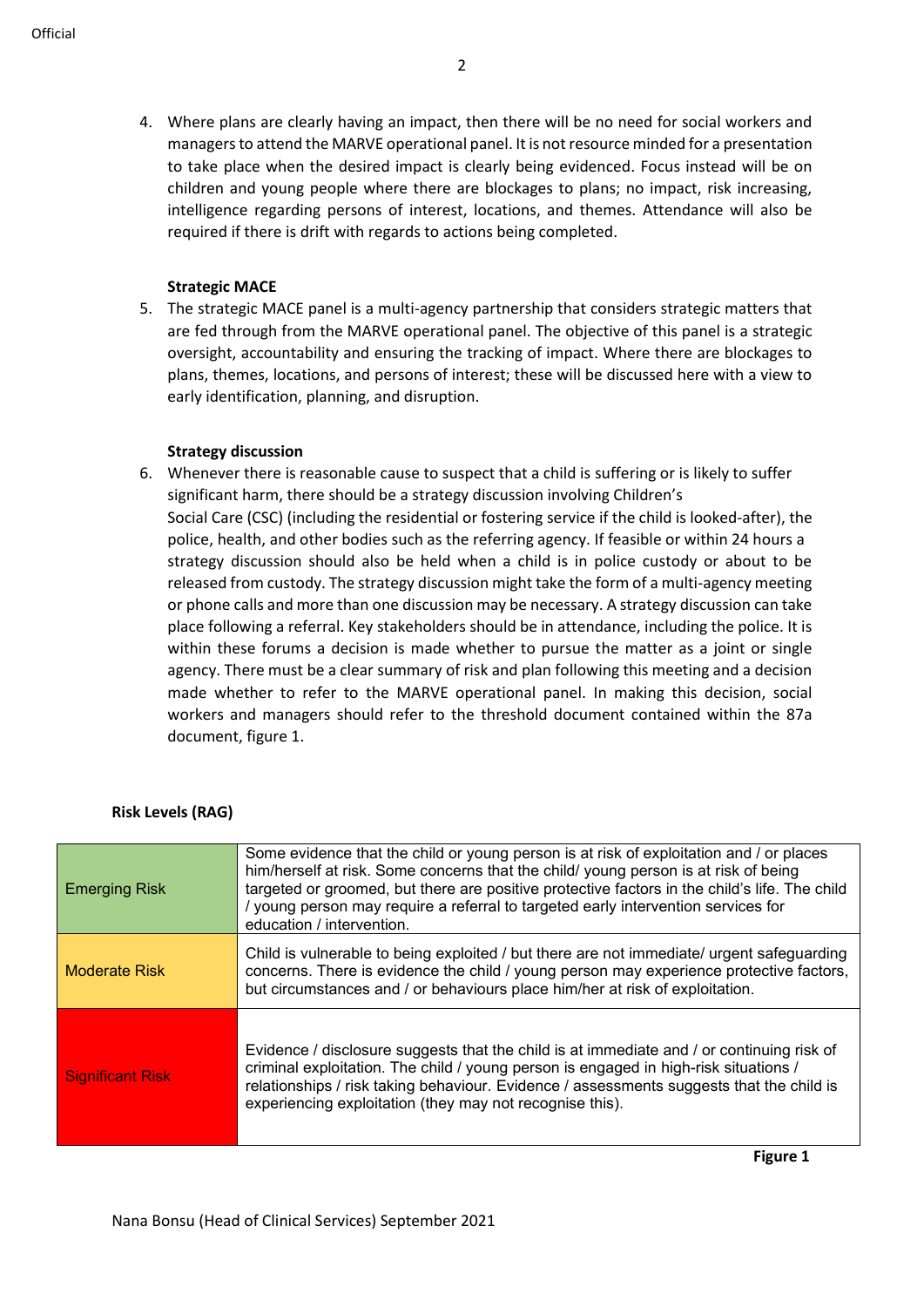7. The risk assessment on Mosaic must be updated, which is embedded within the children and family's assessment. This updated risk assessment will result in an updated plan, which must be collaboratively completed with the young person. The Wandsworth ethos of one plan is key. There is no need to have several iterations of risk assessments or plans, as this causes confusion and leads to challenges when tracking evidence of impact. The local authority will ensure through several internal panels that these risks assessments and plans are robust and demonstrate impact. These internal infrastructures include the Care Panel, Daily Intelligence Briefing, the weekly meeting for missing children, learning from experience audits and quality assurance activity. In all instances where child exploitation is a concern (new and open children and young people) the updated risk assessment must be sent to the MARVE in box for review by the MARVE operational chairs. Following this review the social worker and team manager for the children and young people may be invited to attend the MARVE operational panel.

#### **Organised and complex meetings**

8. When exploitation has been identified and there are concerns that the abuse involves one or more abuser, multiple victims, a group, or location where additional focus is required to monitor peer networks and activity; consideration should be given as to whether this falls within the Organised and Complex Abuse procedures as outlined in chapter 8 of the London Child Protection procedures. There will be an expectation that intelligence from complex meetings will be shared at the strategic MACE panel, for oversight and to ascertain what resources can be galvanised from the partnership to assist with safety.

#### **Practice**

9. The MACE panel is not there to manage the 'safe uncertainty' (Mason, 1993), that can arise in this specialist area of practice. The MACE panel is not there to repeat conversations regarding risks and plans that have already taken place in strategy and complex meetings. Doing so is time consuming and detracts from resources that are needed to support and protect those children and young people we are most concerned about. In all discussions/supervision where exploitation has been evidenced, the following questions should be considered, explored, and evidenced on the child's file.

#### **Is there an up-to-date risk assessment/plan?**

**Is it having impact/new risks emerging?**

**If there are blockages/increased/new risk or themes-have you referred to the MARVE operational panel?**

**Children in our care-is there a up to date trigger plan?**

**Has an NRM been completed, and the outcome noted on the young person's file, with the reference number?**

#### **Wider Context**

10. Both operational (MARVE) and strategic (MACE) panel's report to the Vulnerable Adolescent Group, a sub-group of the Wandsworth Safeguarding Children Partnership (WSCP).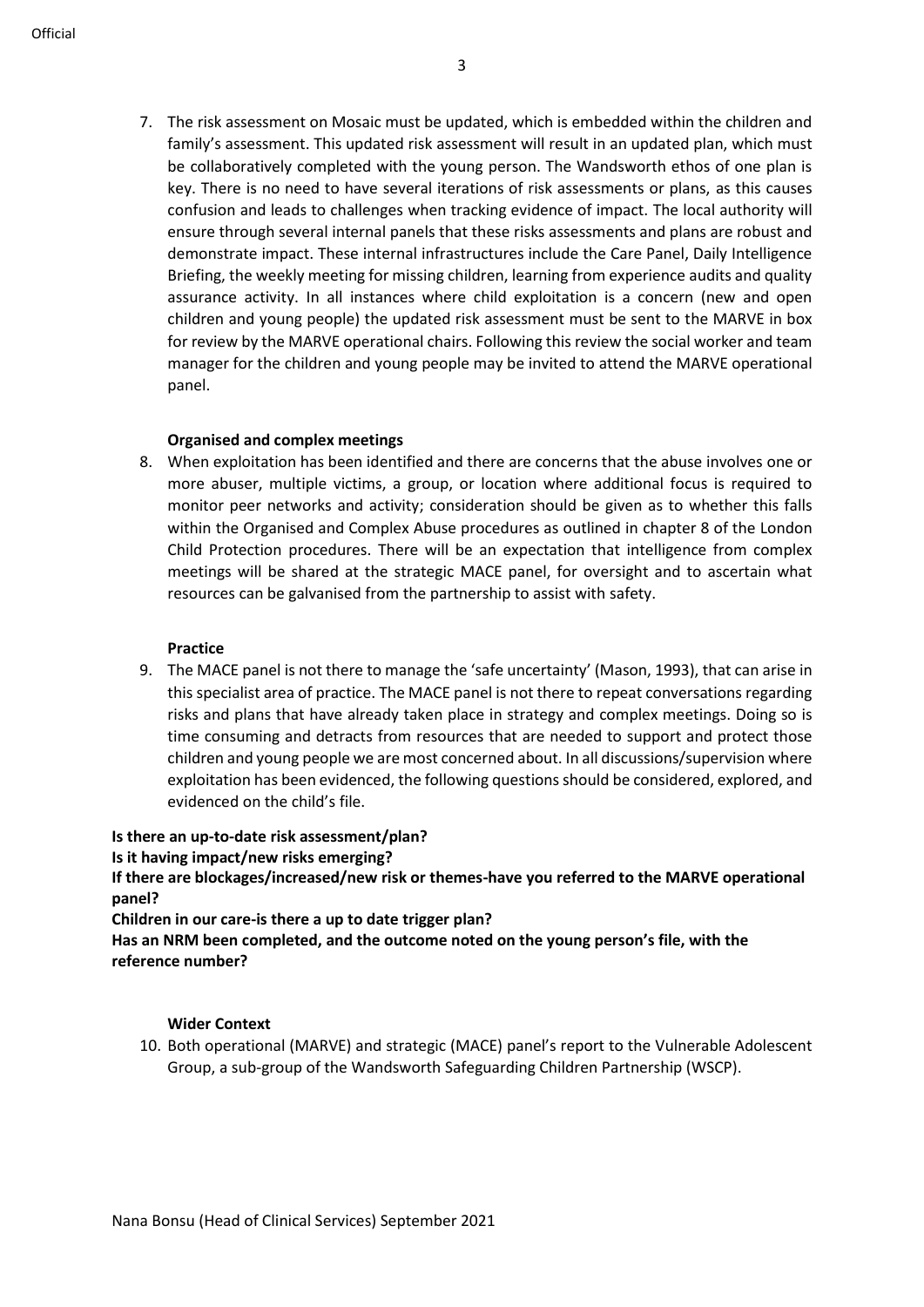### **Missing**

11. A daily intelligence briefing (DIB) captures data regarding all missing children from the preceding day. Once a week, an extended meeting takes place, with missing police in attendance. This meeting is led by a team manager in the assessment service. The highest proportion of children who are reported missing are children in our care, placed out of borough. This impacts the scope of the police in Wandsworth to be able to undertake interventions and actions. There is however a strong commitment to ensuring collaborative practice. The service manager in our children in care service, will be the strategic lead for children and young people who are missing.

### **Operation Philomena**

12. Philomena Protocol as an important tactic to increase partnership and supportive engagement with Children's Social Care (CSC) placements across London, and to highlight the importance of information sharing. At the point of placement for a child/young person in local authority care, a Trigger Plan should be collaboratively completed. This will set out very clearly expectations regarding times to return to the place of residence and what actions to take if this does not happen. It is important that adults placed in a position to care for children and young people, are curious in their actions and seek information as to the location of the young person. By having a clear plan with contact numbers of family/friends and networks, this will be the starting point for enquiries to take place. It is important to appreciate that each child and young person is risk assessed on merit and the appropriate police and partner action taken. In 2016, the College of Policing issued new Authorised Professional Practice, and this altered the definition of 'missing'. The definition of missing is 'Anyone whose whereabouts cannot be established will be considered as missing until located, and their well-being or otherwise confirmed'.

## **Wandsworth Young People Placed Out of Borough**

13. For young people placed out of borough, who do not reside in neighboring boroughs; the initial concerns will be heard at the Wandsworth MARVE operational panel. Subsequently a referral will be made to the MARVE operational panel equivalent that the child and young person resides in.

## 14. **Transition Panel**

This is a panel for 18–25-year old's where there is a cause of concern with regards to any form of exploitation or criminality. These young adults will be added to the current MARVE operational panel. The objective is to ensure oversight where there are concerns of ongoing exploitation, whether as victims or perpetrators.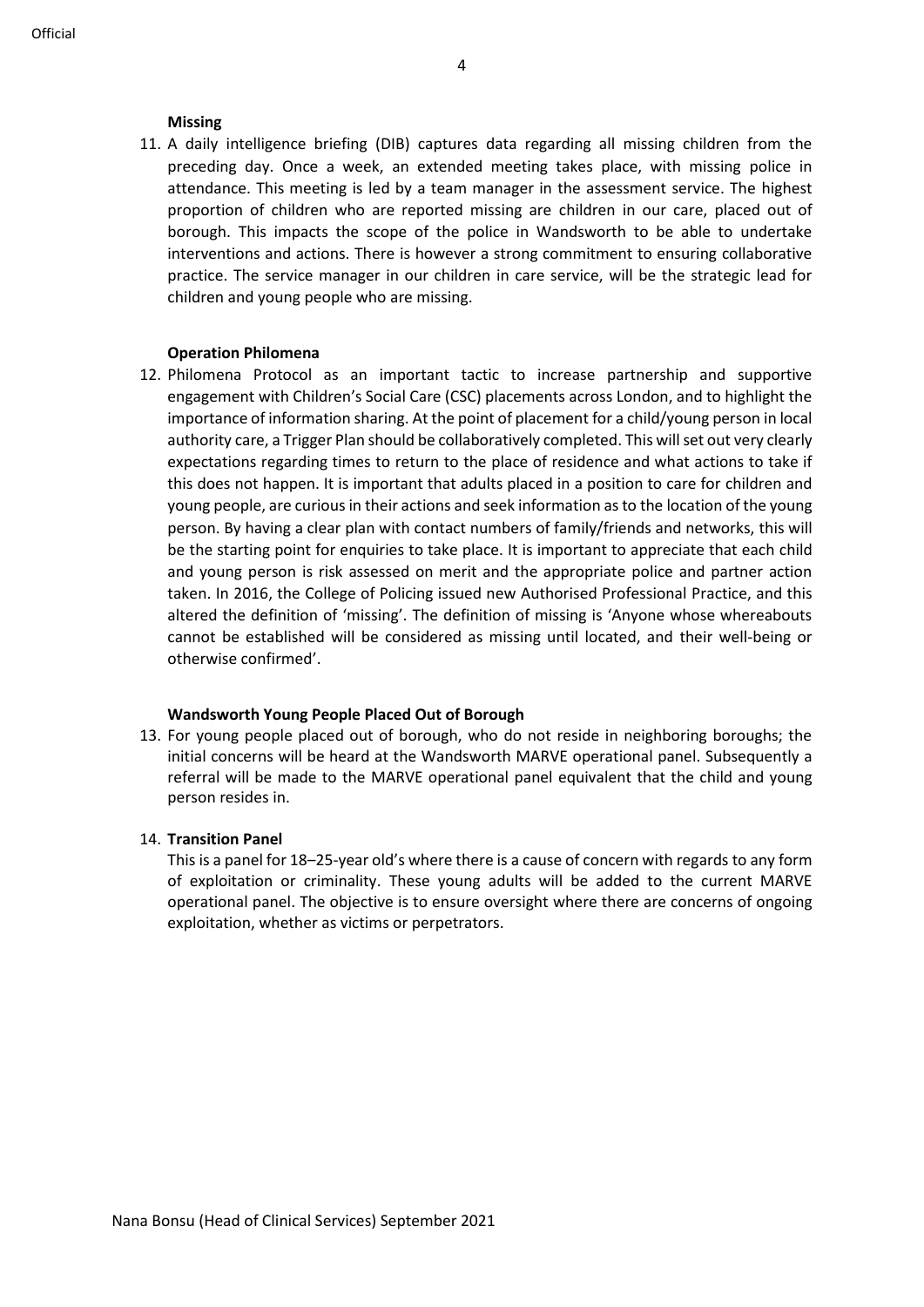# **Appendix 1**

## **Recommended MACE attendees**

### **Attendees must be in a position of managerial responsibility or have strategic oversight of their area of business.**

• James (Bas) Dickson-Leach-Police – Local Borough Detective Chief Inspector or Detective Inspector (co-Chair).

- Nana Bonsu-LA senior manager (co-Chair).
- Police Local borough child exploitation SPOC.
- Police Children's Social Care (CSC) SPOC (when requested by chair).
- Beth Kelly-LA child exploitation co-coordinator.
- Health Identified child exploitation lead(s).
- Education –Identified child exploitation lead(s).
- Mental health lead.
- Elisha Myton-Senior Intelligence Analyst.

## **Other key partners as identified such as**

- Paulette Edwards-Youth offending service manager.
- Rescue and response.
- Child sexual exploitation partnership teams (county line experts).

• Child exploitation charity/Commissioned service, e.g., National Society for the Prevention of Cruelty to Children/Barnardo's/Children's Society/Safer London.

- Police– CSC gangs partnership/BCU Safeguarding Hub representatives/schools officer/supervisor/TFL/BTP.
- Drugs/Alcohol teams.
- Key business leads.
- Borough media communications team representative.
- LA specialist services e.g., Housing/Licensing etc.
- Other (as identified).